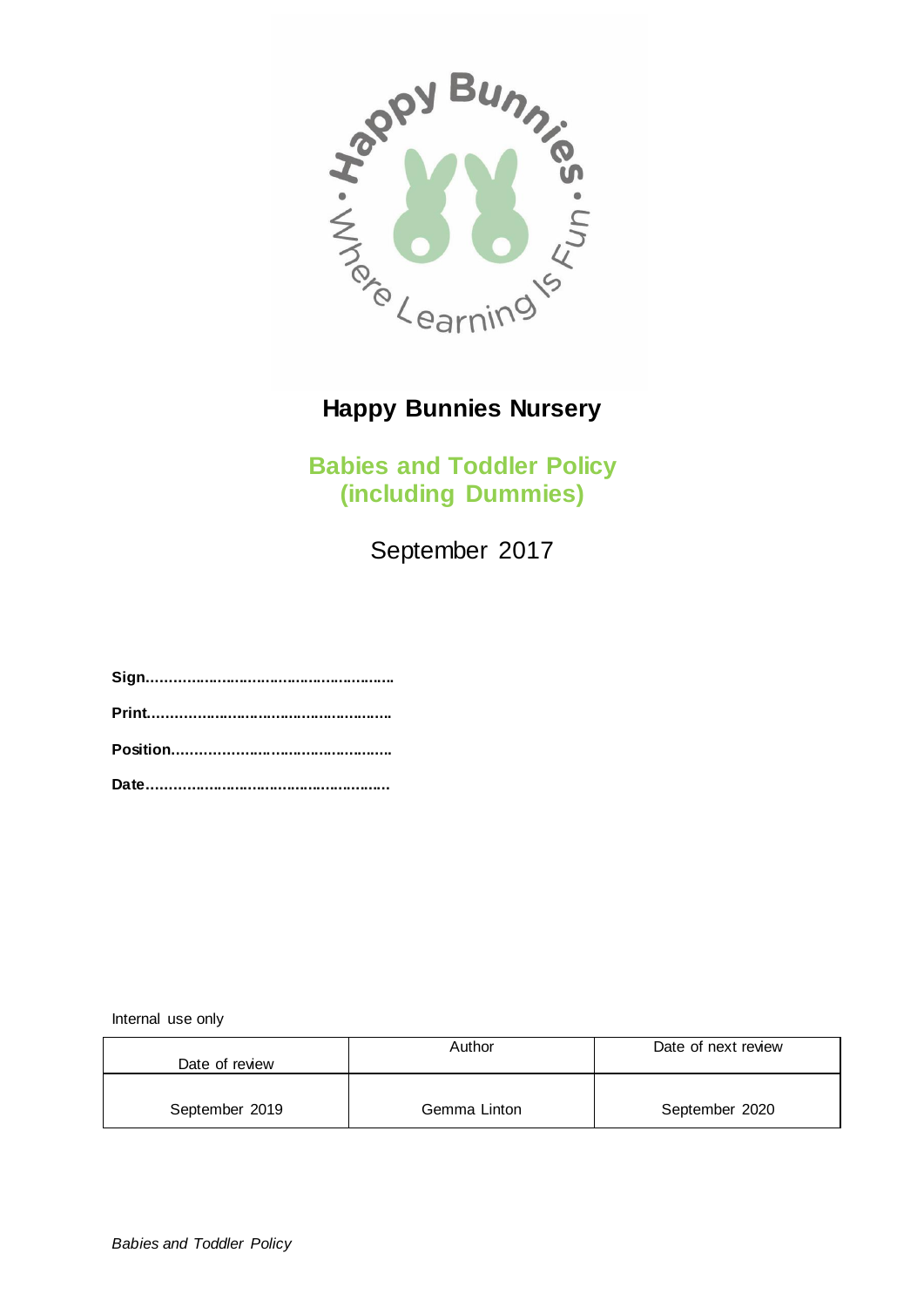## **Babies and Toddler Policy**

At Happy Bunnies we care for children under the age of two years old. We ensure their health, safety and well-being through the following:

- Children under the age of two will have a separate classroom and will not be cared for in groups larger than 6.
- We ensure that the younger children have opportunities to have contact with the older children while at nursery.
- Care will be taken to ensure that babies and toddlers do not have access to activities containing small pieces that may be hazardous or could injure a small child
- All equipment will be checked daily before the children access the area. This will include the checking the suitability of the cots and high chairs and ensuring all safety aspects of the furniture are intact and in full working order.
- All doors are fitted door finger guards to ensure the safety of the children.
- Babies and toddlers will have their nappies changed according to their individual needs and requirements by their key-worker wherever possible. Information will be shared between Parents and keyworkers about nappy changing and toileting in a way that is most suited for the parents.
- Potties will be washed and disinfected after each use. Changing mats are wiped with antibacterial cleanser before and after each nappy change
- Cot mattresses must meet safety standards
- Children under two years will not be given pillows, cot bumpers or any soft furnishings in order to prevent risk of suffocation
- We follow all guidelines on sudden infant death and advise parents of this information. Babies will always be laid to sleep on their back, with their feet touching the foot of the cot.
- All bedding is removed after a child has in the cot and clean bedding will be applied.
- Children's beds will be cleaned before and after use with antibacterial spray.
- Sheets or thin blankets will come no higher than the baby's shoulder, to prevent them wriggling under the covers. We make sure the covers are securely tucked into the sides of the mattress so they cannot slip over the baby's head.
- Cots will be checked before use to ensure no items are within reach hanging over the cot or beside the cot (e.g. mobiles, cables, nets)
- Children will never be left unattended in high chairs.
- Sleeping children will be supervised at all times
- Checks on sleeping babies/toddlers will take place every 10 minutes. These are to be documented with the time, method of movement (eg,  $RC =$  rising chest) and staff initial on the sleep check form.
- Staff should not change nappies whilst pregnant until a risk assessment has been discussed and conducted.
- Bottles of formula milk will only be made as and when the child needs them and the procedure for making bottles of milk will follow the latest Department of health guidelines.
- Bottles of formula will be disposed of after one hour.
- Bottles and teats will be cleaned using hot soapy water before being sterilised. Bottles and teats will NOT be cleaned in the dishwasher.
- If dummies are used they will be cleaned, sterilised and kept in an individual container, labelled with the child's name to prevent cross contamination.
- Dummies are only to be used as comforter for each child and will be removed if the child is clearly comfortable and happy. Dummies will be removed if a child is speaking and we will encourage children to put their dummy away.
- A designated area is provided for breastfeeding Mothers should they wish to use it
- Labelled Mothers breast milk will be stored in the refrigerator labelled with the child's name, date and expiry.